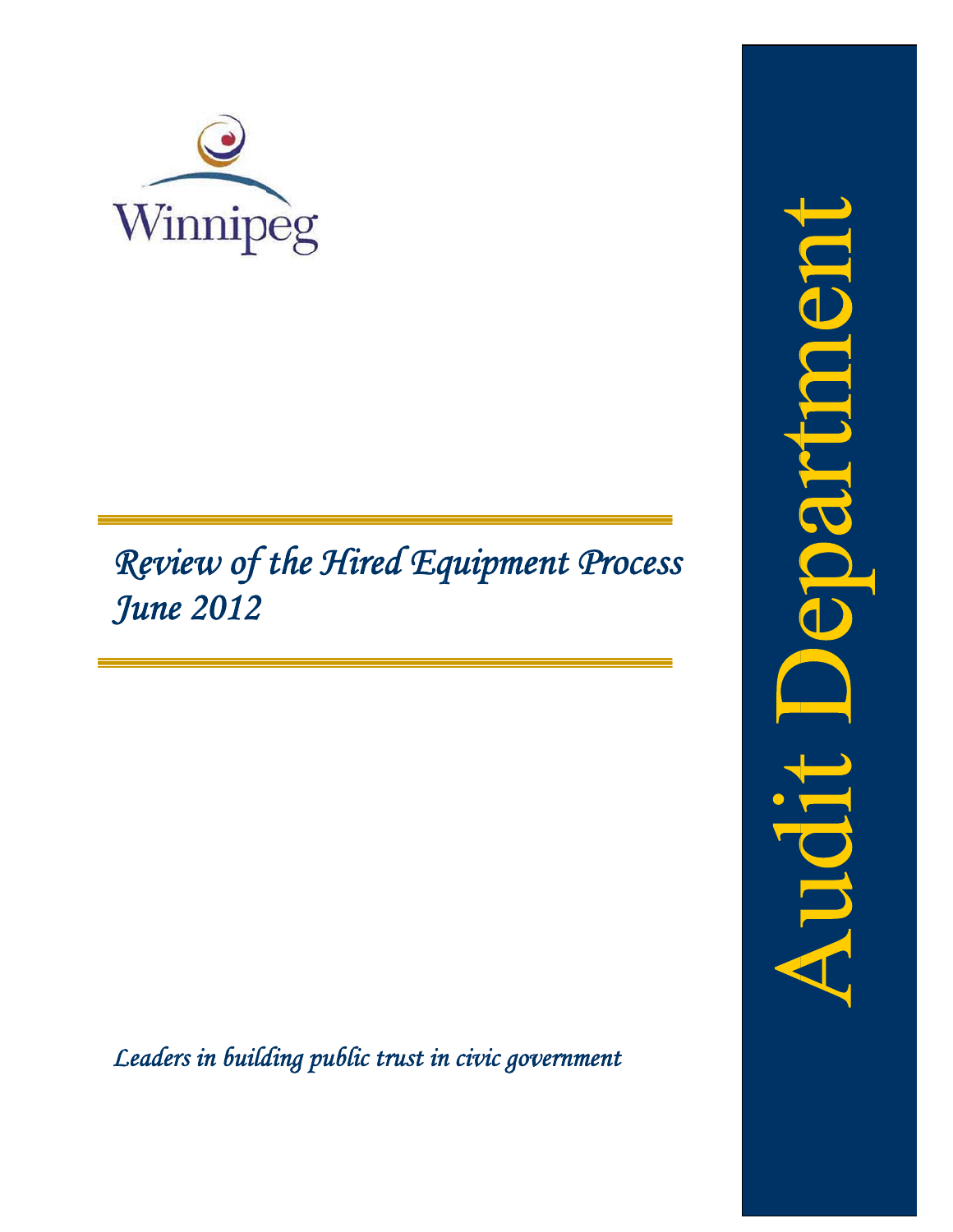# **Table of Contents**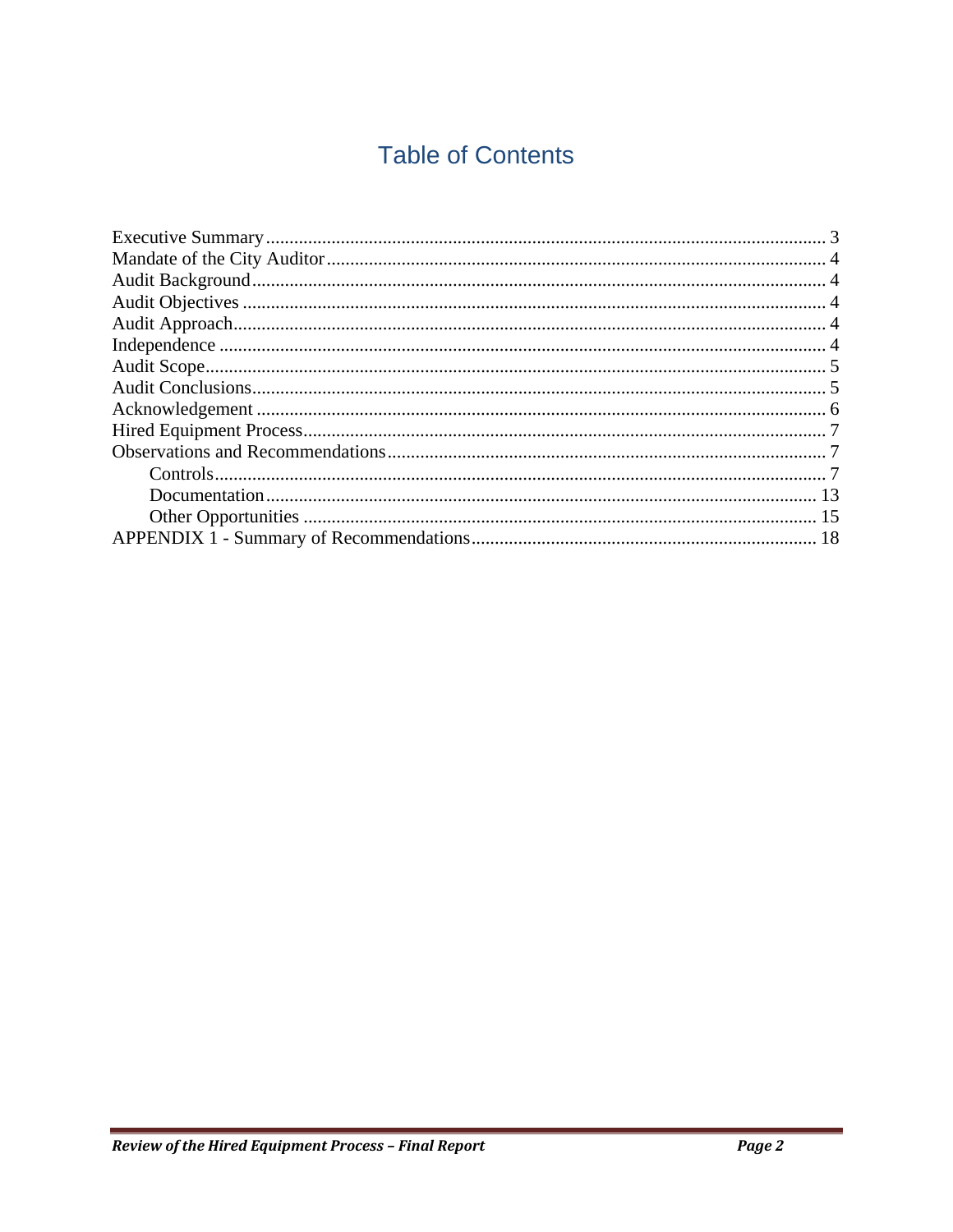# **Executive Summary**

A Bid Opportunity is issued annually to contract with hired equipment for the following construction season. The Hired Equipment process includes the annual review and posting of the Bid Opportunity, evaluation of the bid submissions, award of contracts to vendors, assignment of work to contractors and payment for services provided. Various types of equipment are available for hire including tandem trucks, semi-trailers, backhoes, excavators and loaders. Although the Bid Opportunity is available to all City departments, the main users of hired equipment are in the Public Works Department and the Water & Waste Department.

The execution of the Bid Opportunity, evaluation of the bid submissions and resulting contracts all appear to be operating as intended. However, we found some controls that should be enhanced and certain aspects of the hired equipment process where improvements could be made to increase accuracy of payments and compliance with the contract. We reviewed a sample of hired equipment transactions from the period of April 12, 2009 to April 10, 2010. While the majority of transactions did appear to be processed accurately we did identify transactions that were processed inaccurately and some transactions that may have resulted in a minor financial loss to the city. These transactions included double billings, continuous billing between job sites and payment of overtime outside of hours stated in the Bid Opportunity. It appears that the majority of the errors identified in our testing could be eliminated if the proper preventative controls are implemented into the Time Keeping Management Maintenance System (TKMMS). These controls would prevent such things as the same piece of equipment from being billed for more than one job at the same time and limiting the maximum number of billed hours to 24 per day. In addition, the hired equipment database which compiles the end results of the Bid Opportunity requires enhanced access controls.

Documentation surrounding the substitution or replacement of equipment needs to be improved to provide a proper audit trail to support equipment called out for work. The review of contractor payment information also needs to be improved and documented. There is no procedure to ensure that a review of pending payments occurs prior to upload into the PeopleSoft system or to properly document who has performed the review.

Further, we observed two clauses within the Bid Opportunity that warrant review to ensure the City receives the best value when retaining hired equipment. The current Bid Opportunity obligates the City to pay an overtime premium for the use of hired equipment, simply due to the day of the week which is inconsistent with other City practices. Secondly, the age slotting method used by the City is unsupported by a business case and is inconsistent with the Manitoba Heavy Construction Rental Rate Guide method and warrants further review.

Finally, it was clear that the Public Work's Department Equipment Coordinator position is important to the effective management of the process for the use of Hired Equipment and that the possible departure of the current employee in the position would result in a significant reduction in the efficiency and effectiveness of the process, because of the reliance placed on the knowledge and experience of the incumbent. The Public Work's Department needs to create a succession plan for this position and also identify opportunities to reduce the reliance on the Equipment Coordinator through a combination of system automation and expansion of access to enable foreman to execute certain call out duties.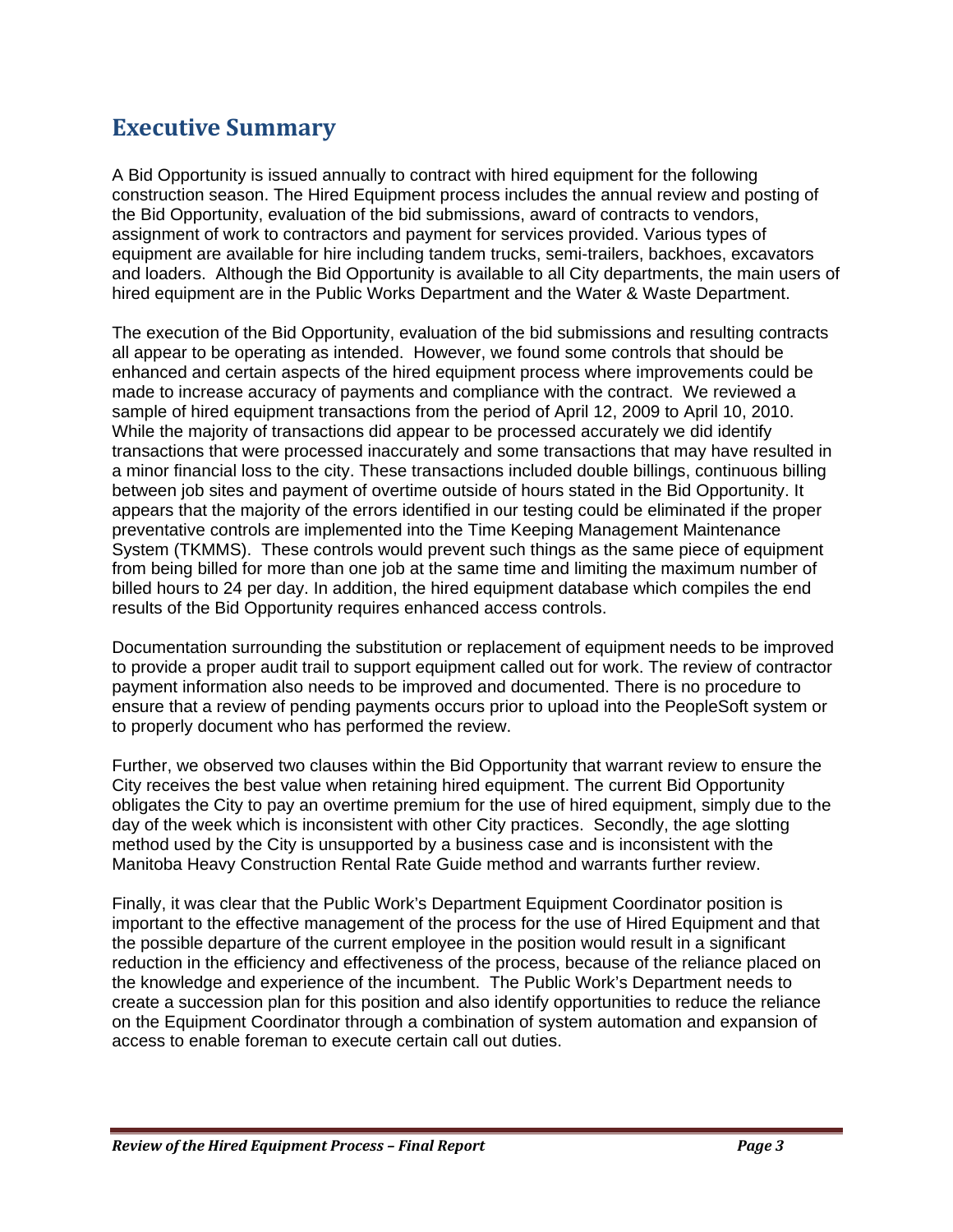# **Mandate of the City Auditor**

The City Auditor is a statutory officer appointed by City Council under The City of Winnipeg Charter. The City Auditor reports to Council through the Audit Committee (Executive Policy Committee) and is independent of the City's Public Service. The City Auditor conducts examinations of the operations of the City and its affiliated bodies to assist Council in its governance role of ensuring the Public Service's accountability for the quality of stewardship over public funds and for the achievement of value for money in City operations. Once an audit report has been communicated to Council, it becomes a public document.

# **Audit Background**

While not identified in our audit plan, the Audit Department received a citizen inquiry into the hired equipment process and decided to conduct a limited scope review.

# **Audit Objectives**

The objectives of this audit were to:

- Review and analyze a sample of hired equipment transactions for compliance with the terms and conditions of Bid Opportunity 150-2009.
- Determine whether adequate systems, practices and controls are in place and supported to properly administer the Hired Equipment Bid Opportunity.

# **Audit Approach**

We have conducted the audit in accordance with generally accepted auditing standards. Our audit process included the following steps:

- We conducted interviews with the management and staff in the Public Works Department, the Water and Waste Department, and Corporate Finance Materials Management Branch to obtain an understanding of current processes and procedures.
- We obtained and reviewed the Hired Equipment Bid Opportunity 150-2009 and resulting Callout List.
- We contracted with KPMG who assisted us in reviewing hired equipment transactions for our scoped period and selecting a sample to test against the terms and conditions detailed within the Bid Opportunity.

# **Independence**

Audit team members selected for the audit did not have any conflicts of interest.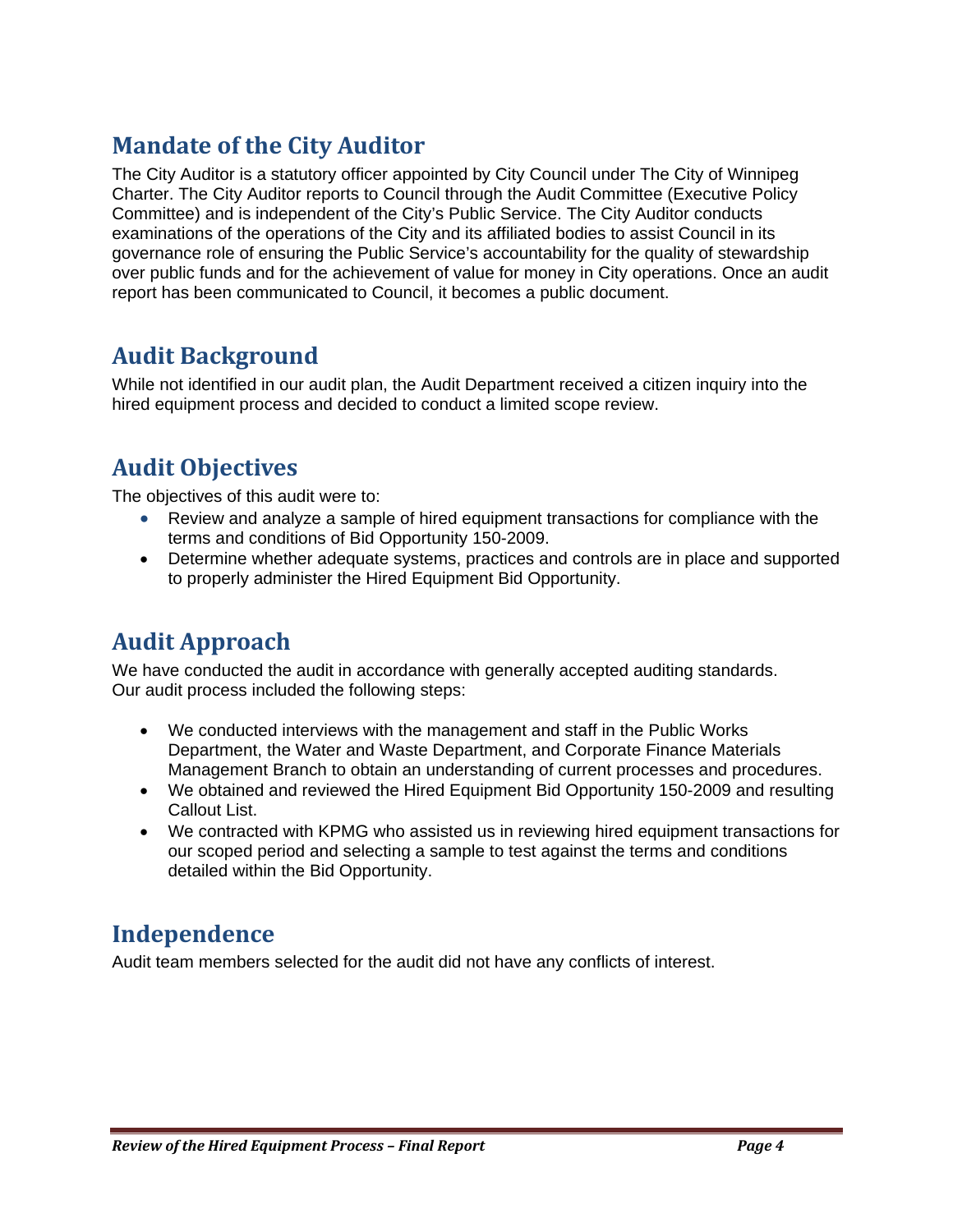# **Audit Scope**

This audit covered the period relating to *Bid Opportunity No. 150-2009 Provision of Hourly Rates for Hired Equipment and Dump Trucks 2009-2010 Construction Season*. The scope of our audit included the transactions, processes, policies and practices in place for the provision of hired equipment during the period April 12, 2009 to April 10, 2010

This scope is in order to perform a limited review of the Request for Proposal (RFP) to identify control issues with this process. This RFP is issued annually, no significant changes to the process have occurred over the past few years.

# **Audit Conclusions**

The audit work performed led us to the following conclusions:

- We reviewed a sample of hired equipment transactions from the period of April 12, 2009 to April 10, 2010. While the majority of transactions did appear to be processed accurately we did identify transactions that were processed inaccurately and some transactions that may have resulted in a financial loss to the city. These transactions included double billings, continuous billing between job sites and payment of overtime outside of hours stated in the Bid Opportunity.
- From our observations, interviews and analysis we identified several areas where improvements could be made. System functionality for the Equipment Scheduler needs to be enhanced to be able to track information changes and to create preventative controls to reduce data entry errors. Procedures need to be established for dealing with substitutions and replacements of equipment and the approval and review of payments to contractors. We also identified an opportunity to review certain Bid Opportunity items, such as the overtime premium, to ensure the City receives the best value when retaining hired equipment. Finally, the Equipment Coordinator position is important due to the wealth of knowledge and experience possessed by the incumbent. The Public Work's Department needs to create a succession plan and identify opportunities to improve software systems, thereby reducing the reliance on this position.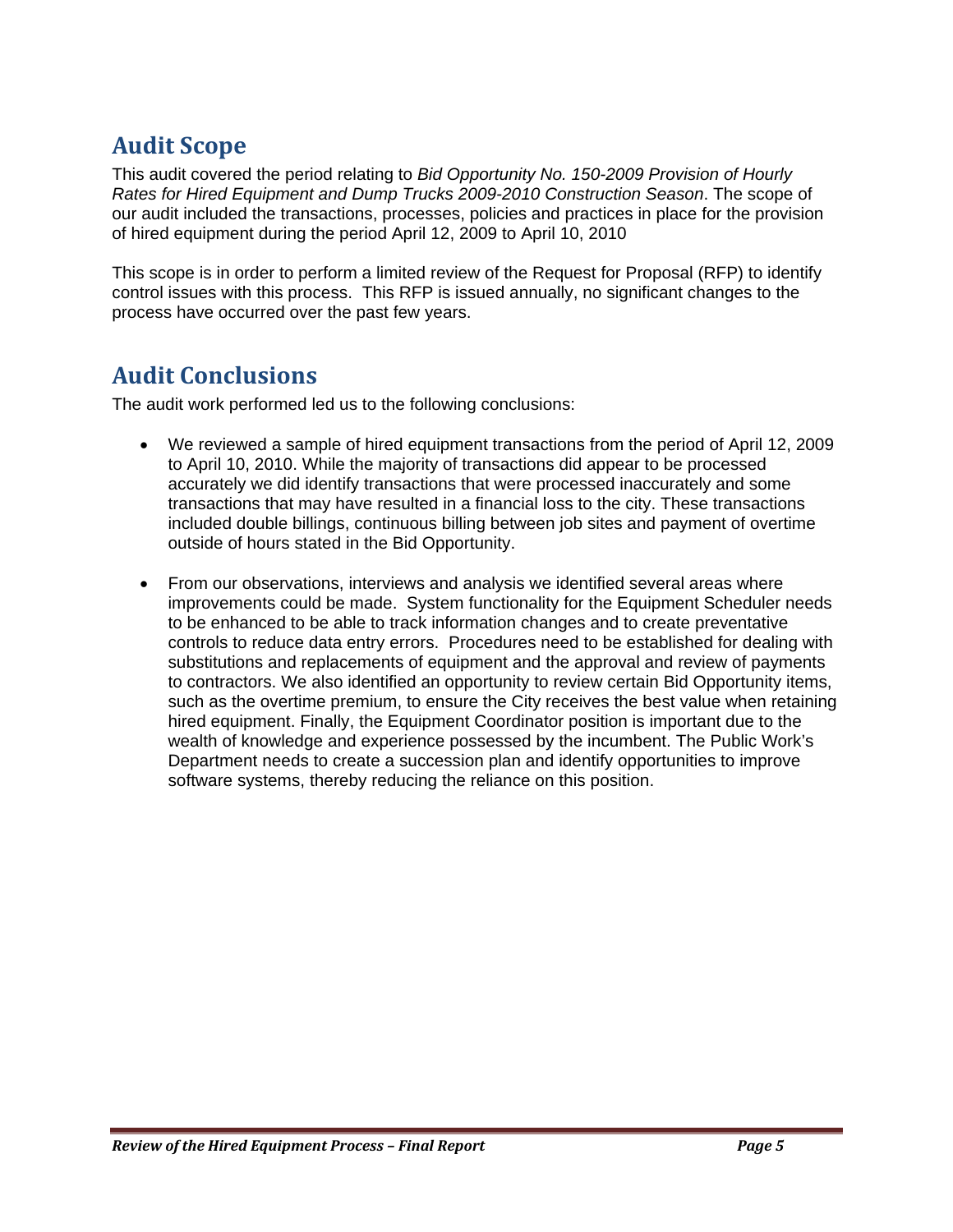# **Acknowledgement**

The Audit Department wants to extend its appreciation to the management and staff of the Public Works Department, Corporate Finance Materials Management Branch, and the Water and Waste Department. We also want to thank KPMG for their assistance in performing data analysis on the sample of hired equipment transactions.

**Members of the Audit Team** 

Bryan Mansky, MBA, CMA, CIA **Deputy City Auditor** 

Donovan Fontaine, CA, CIA **Auditor** 

Donna Woytowich **Administrative Coordinator** 

Busi With

Brian Whiteside, CA.CIA **City Auditor** 

**June 2012** 

Date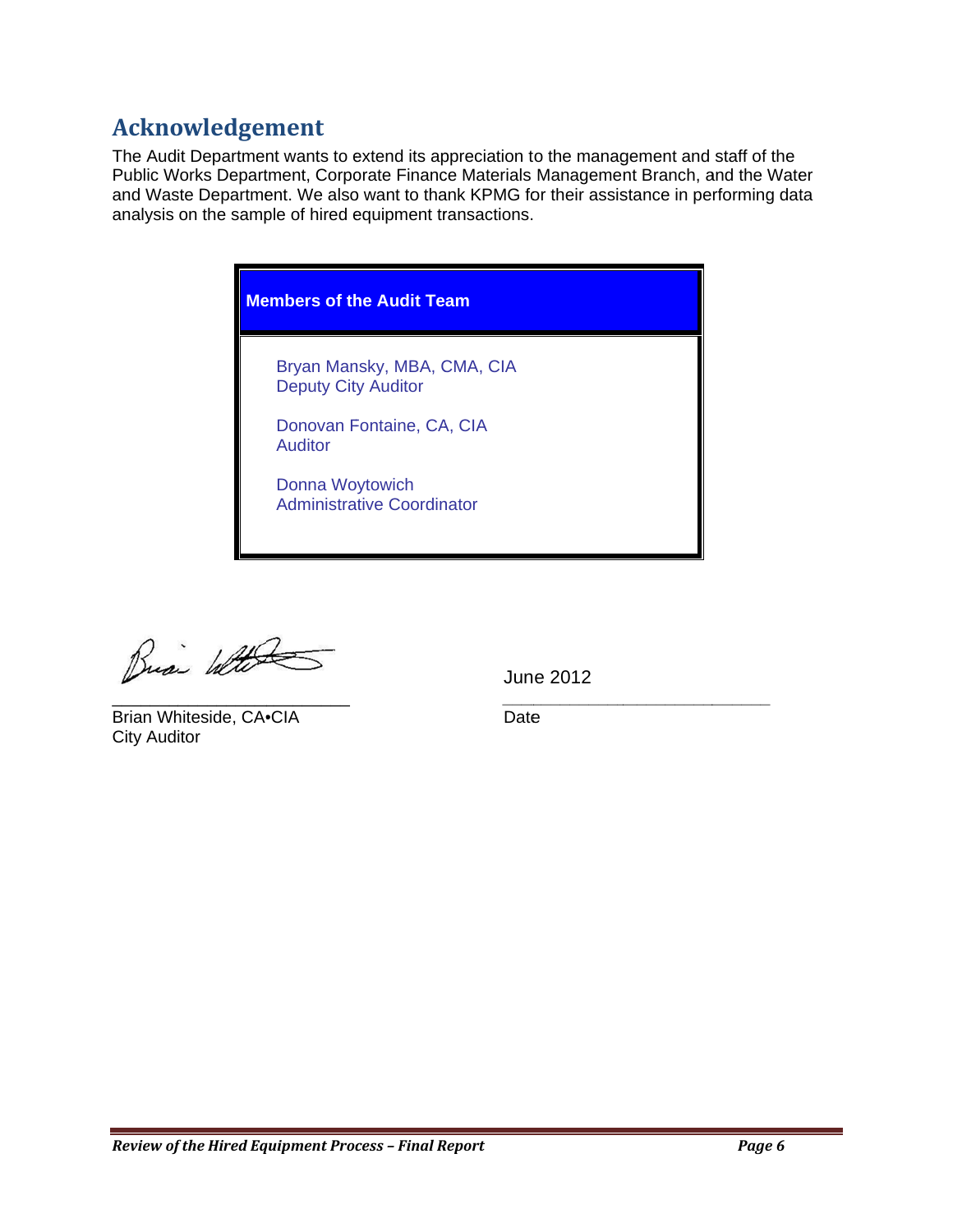# **Hired Equipment Process**

# **Overview**

The Hired Equipment Bid Opportunity was created as an alternative to the City owning and operating equipment such as dump trucks and backhoes. Contractors submit bids to the City annually with an hourly rate for their equipment to be hired by the City. Rental rates include all costs of any nature whatsoever associated with the supply and operation of the equipment and trucks. A callout list is then generated based primarily on price. As specified in the Bid Opportunity, the lowest priced equipment in each class will be called first for each shift. When a foreman requires a piece of equipment they will contact the Public Work's Equipment Coordinator who assigns them a piece of equipment based on the job requirements and the callout list.

The contractors operating hired equipment for the City will complete work tickets supplied by the City, at the end of each work shift or when work is completed. The work tickets must be signed by the project foreman or designate. A copy is retained by the City and the information is entered into TKMMS. TKMMS is an internally created software system used by the City of Winnipeg to track the use of hired equipment and is used to process payments. Every two weeks the work ticket information entered into TKMMS is automatically uploaded into the PeopleSoft Finance Module for payment.

# **Observations and Recommendations**

The remainder of this report details our observations and recommendations. We believe the issues identified are important and implementing the recommendations will enhance the management and monitoring of the Hired Equipment process. A complete summary of our recommendations is attached as **Appendix 1**.

# **Controls**

During our interviews, observations and testing of transactions it was noted that there were areas within the Hired Equipment process that require better controls.

# **Database Edit Controls**

A crucial component of the hired equipment process is the Hired Equipment database that is used to create the Callout List. The Hired Equipment database maintains all the information related to each contractor including equipment details and hourly rates. This database is also used within the Equipment Scheduler and provides payment information to TKMMS.

From our observations and discussions with staff in the Public Works Department, it was noted that there are a significant number of users who have the ability to edit the information within the database. This would include the ability to change the rate that equipment is to be paid. Any changes made to the database are not tracked nor is there any form of approval. This creates an environment where human error or a potentially, fraudulent edit could be made to the database and go undetected. In order to prevent this risk, the number of users who have the right to process edits should be limited and all changes should require electronic approval and be tracked within the system.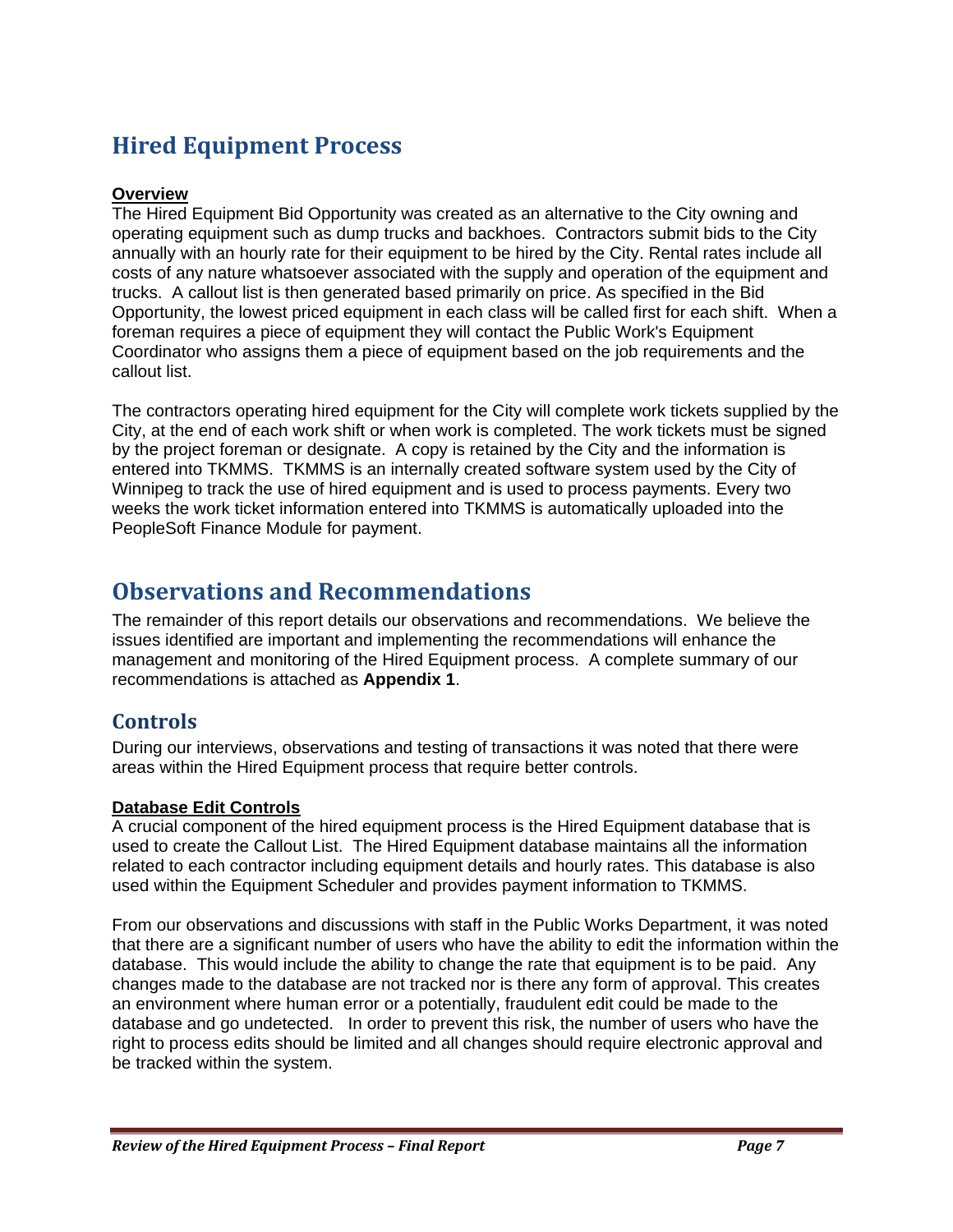# **Recommendation 1**

We recommend that management limit the users that have access to edit the Hired Equipment database and that all changes are approved and tracked.

# *Management response*

*The existing Equipment Editor system provides access to authorized users only and all changes are logged automatically with a user-ID and timestamp. Public Works will extract this data and a report will be developed to review and approve all this information on a routine schedule. The Equipment Editor Users list and their access rights are being reviewed and will be updated immediately where needed. Public Works IS will create a regular report for sign-off by the Contract Administrator regarding any changes. It is estimated that the implementation of this recommendation will be completed by December 31, 2012.* 

# **Preventative Controls in the TKMMS System**

KPMG was contracted by the Audit Department to assist in the review of Hired Equipment. They performed analytical reviews of all transactions for the top 20 contractors during the period of April 12, 2009 to April 10, 2010. There were approximately 8,000 hired equipment transactions, totaling \$2,275,765, which were extracted from TKMMS and provided by the Public Works Department. The transactions represented the work tickets recorded in TKMMS. Analysis of trends between vendors, hours, foremen, and offices; comparison of rates paid to the Callout List; analysis of overtime; and the review of multiple shifts per equipment unit were performed. From the analysis, a sample of 97 was selected for testing by the Audit Department. The testing was performed by reviewing the source documentation which was the corresponding work ticket. These resulted in the following observations:

- 1. Continuous billing for a single piece of equipment From the analysis of the 8,000 transactions, 106 instances, with a transactional value of approximately \$39,000, of continuous billing were identified. This occurs when the work tickets for one unit shows no break between stopping work in one area and beginning in another area. An example of this could be a piece of equipment working from 0800 hours to 1500 hours for the Public Works Department and then from 1500 hours to 2200 hours for the Water and Waste Department in a different location. The Bid Opportunity procedures do not allow the contractor to charge for transportation to and from job sites. In most cases, there should be some break between the two work tickets relating to travel time, especially given that time can be entered in 15 minute increments. This may be the result of inaccurate information being reported on the work tickets. No further analysis could be conducted to validate or negate the accuracy of the work tickets that indicated continuous billing. Thus no consideration of financial loss could be calculated.
- 2. Unit working two shifts simultaneously From the data we received it appeared that there were 66 instances of the same equipment unit working two shifts at once (ie, unit X was working from 8am to 4pm at two different locations on the same day.). We selected a sample of 28 to test; the sample was based on one instance from each contractor in every classification of equipment. This gave us coverage over all contractors and equipment types. It should be noted that another analysis showing pieces of equipment working more than 24 hours in a day was performed. All units identified in that analysis were all present in this group as well. In the majority of the incidences we reviewed, we noted that there was no financial loss to the City and there were three principal reasons for this issue occurring.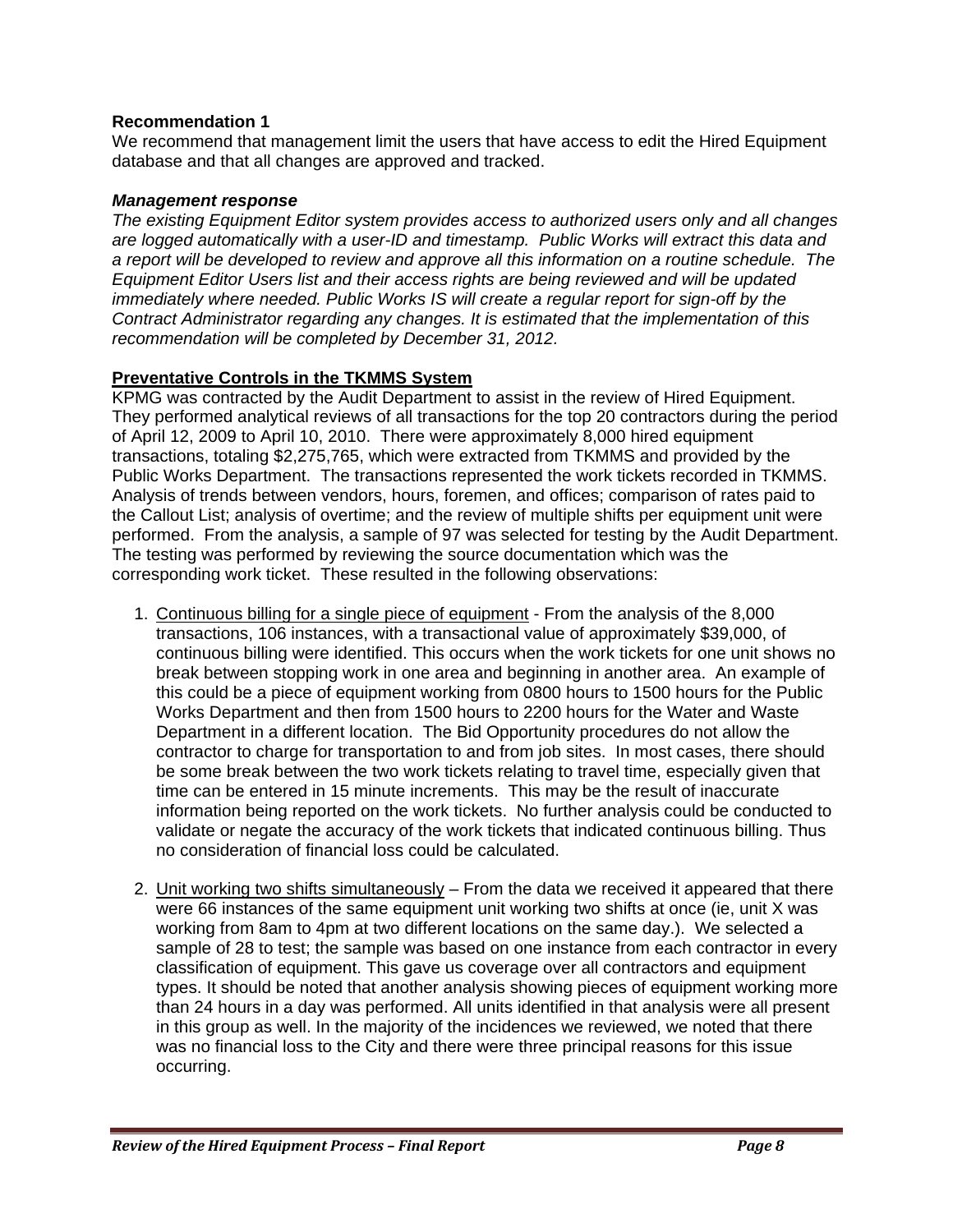- i. Data entry errors were found to be the most common occurrence (19 of 28). Data entry errors included the wrong date being entered or the wrong unit number entered as a result of missing information provided on the work ticket. This made it appear within TKMMS that a unit was working two shifts simultaneously but when the information on the work ticket was reviewed it was evident they were in fact not. There was no financial loss to the City in relation to these data entry errors.
- ii. The next most common occurrence (7 of 28) resulted when two different pieces of equipment working in different areas were recorded under the same unit number in TKMMS. When reviewing the work ticket of the higher rate unit, a note was made to record it in TKMMS as the lower rate unit, thus there was no financial loss to the City. However, the contractors may have been undercompensated as a result. This would result in the same unit appearing to have worked on two separate jobs at the same time. In our discussions with the Public Works Department they stated that they felt this was a result of foremen attempting to record the lower cost equipment to reduce their costs.
- iii. In the last 2 of the 28 instances reviewed, it appears that the City had been billed twice for the same piece of equipment. From the work tickets, the same operator for the same piece of equipment had submitted two work tickets for the same period of time. We brought these instances to the attention of the Public Works Department and they confirmed that they had been in fact double paid (the total amount between the two instances was 5 hours with a total financial loss to the City of \$214). The explanation for the first instance was that one piece of equipment was called to a work site at 0700 hours but was laid off due to rain; when called, a contractor is entitled to a minimum of 4 hours, and thus 0700 -1100 hours was recorded on their work ticket. However, this piece of equipment was then hired by another area from 0800 hours to 1200 hours.

The second instance had the first work ticket from 0700 – 1700 hours and the second work ticket from 1500 – 2300 hours. It appears that on one of these work tickets the hours worked had been inflated by two hours. As the system can record the same piece of equipment concurrently in TKMMS, none of these were detected and were subsequently paid.

3. Overtime premium - An overtime premium is granted for the hours worked from 1900 hours Friday to 1900 hours Sunday and on holidays. From our review of all 8,000 transactions we noted that there were three instances when the overtime premium was granted at incorrect times, for a total of 10 hours resulting in a \$113 loss to the City. Errors can occur as overtime is manually entered into TKMMS.

It appears that the majority of the errors identified in our testing could be eliminated if the proper preventative controls are implemented into TKMMS. To eliminate the possibility of double billings TKMMS should prevent the same piece of equipment from working more than once at the same time and allow a maximum of 24 hours per unit per day. To eliminate any possible errors with overtime, TKMMS could automate the calculation.

Only trained and qualified individuals should have the responsibility of signing off on all work tickets to ensure the work tickets are accurate and that the information provided by the operator is complete (further addressed in Recommendation 3). This will further prevent errors from occurring in the system.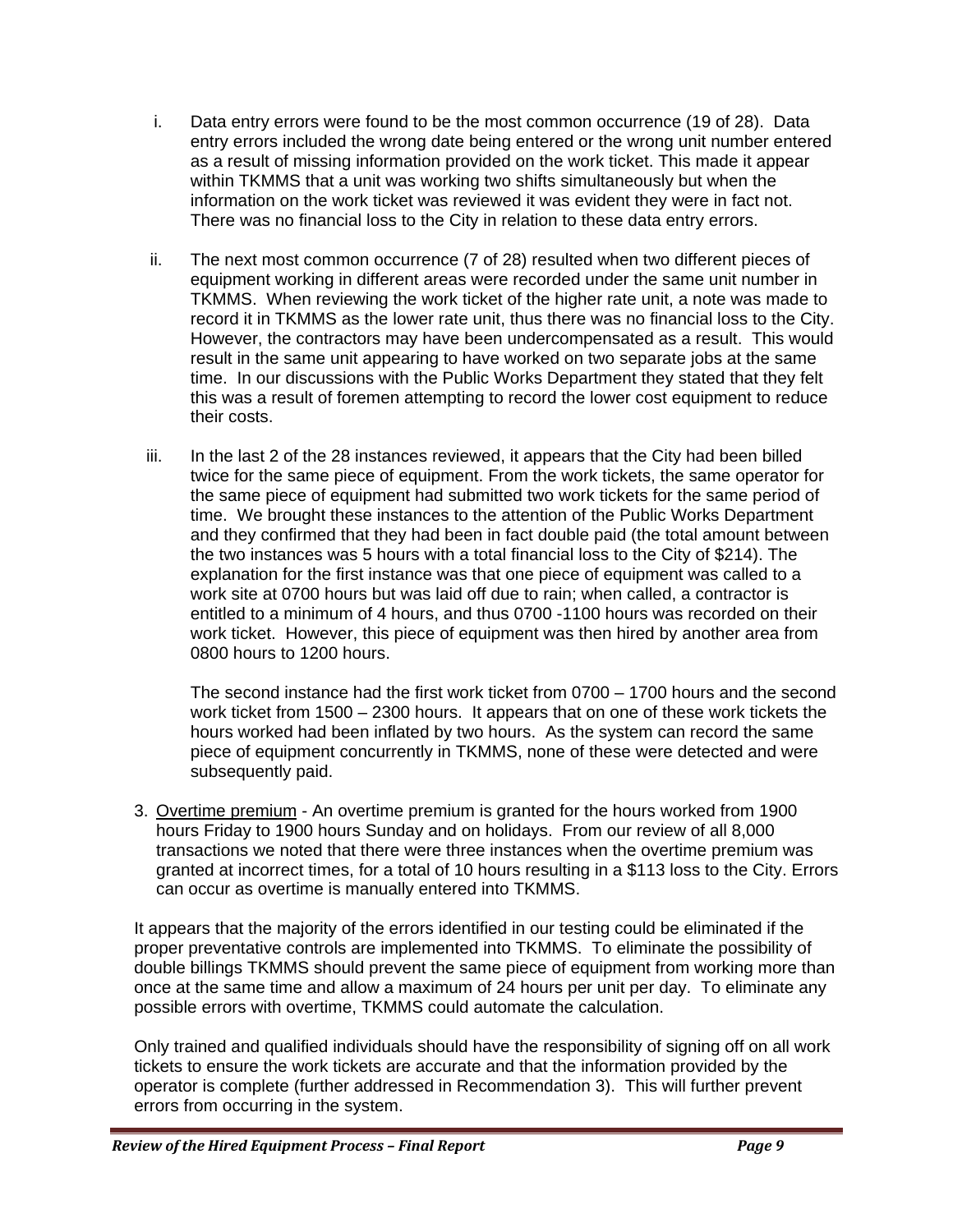# **Recommendation 2**

We recommend that changes to TKMMS be made to incorporate sufficient preventive controls in order to reduce the potential for errors. Specifically, these controls should include:

- displaying a notification when data for the same piece of equipment indicates continuous work at different locations
- prevent the same piece of equipment from being billed for more than one job at the same time
- allow a maximum of 24 billable hours per unit per day
- automate the calculation of the overtime premium

# *Management Response*

- *1. Continuous work different locations -This control will be developed to ensure that when a continuous time is determined for units working at different locations it will be flagged and reported to the equipment coordinator. Note some continuous payments with no break in between are legitimate and it is in the City's advantage to use them (for example a grader working continuous shifts out of the same work location). It is estimated that the implementation of this recommendation will be completed by December 31, 2013.*
- *2. Same Equipment / multiple billings We agree in principle however this practice is used sometimes to deal with equipment replacements – we're going to develop a methodology that will aid us in dealing with these replacement units. It should be noted that the majority of the exceptions Public Works was to review entailed multiple billings involving Streets Maintenance and Local Water & Waste. We see this as being a communication weakness between the two Departments and anticipate a joint effort to improve this gap. Meeting this requirement involves the Equipment Scheduler Recommendation #4 as it involves resolving issues regarding equipment replacements. See Recommendation #4 for estimated time.*
- *3. Maximum 24 billable hours This rule will be developed through an exception report. Legitimate business needs requires some units to be paid in excess of 24 hours (i.e. snow guarantee payments that can earn up to 30 hours based on the contract) It is estimated that the implementation of this recommendation will be completed by December 31, 2013.*
- *4. Overtime premium This process will be automated. Currently overtime is added to the hired equipment as a premium. We anticipate automating it based on the contract rules. It is estimated that the implementation of this recommendation will be completed by December 31, 2013.*

# **Approval of Work Tickets**

In Section E9 of the Bid Opportunity it states that *"Work tickets must be signed by the project foreman or designate."* It was noted that if a foreman was not available, effectively any City employee at the job site could sign off on the work ticket. This creates a scenario where individuals with little experience or training can create a financial obligation for the City. The signing of a work ticket on behalf of the City creates a legal contract that obliges the City to pay a contractor an amount based on the information contained on that work ticket. An employee with no responsibility or accountability relating to work tickets has no incentive to scrutinize the accuracy of the information reported on the work tickets nor are they trained to understand the financial implications relating to the payment process. In addition to this, strong relationships form in the field with City staff and contractors, often with two groups working an entire construction season together. This close working relationship could make it even more difficult for junior or untrained staff to enforce a strict time recording process.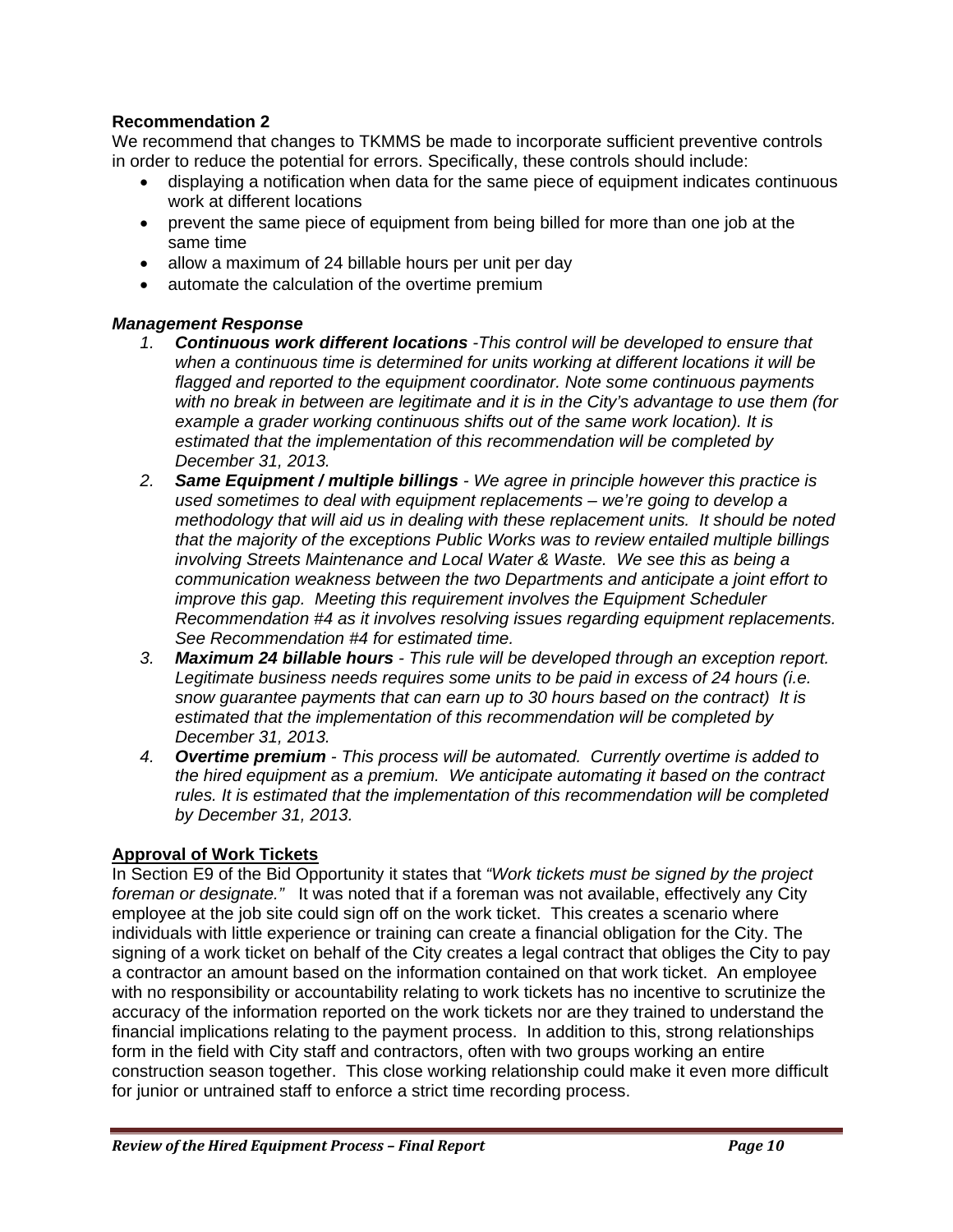The lack of scrutiny can be evidenced through the analysis of the approximate 8000 hired equipment transactions provided by the Public Works Department for the period of April 2009 to April 2010. As noted earlier, 106 instances of continuous billing were identified. This occurs when the work tickets for one unit shows no break between stopping work in one area and April 2010. As noted earlier, 106 instances of continuous billing were identified. This occurs<br>when the work tickets for one unit shows no break between stopping work in one area and<br>beginning in another area. The analysi working two shifts at once. These types of potential transaction errors may be the result of inaccurate information being reported on the work tickets.

For each job site that uses hired equipment there needs to be an employee on site other than the foreman who is adequately trained to sign off on the work tickets. This training will inform staff of their role in the system and emphasize the need to carefully scrutinize and verify the accuracy of the information recorded on the work tickets. The work ticket would then be reviewed and approved by the foreman when it is entered in TKMMS. This improves the staff of their role in the system and emphasize the need to carefully scrutinize and verify the accuracy of the information recorded on the work tickets. The work ticket would then be reviewed and approved by the foreman w their role in the process. They will understand that the foreman will also be reviewing any work tickets they sign off for reasonability of the information entered on the work ticket.

> Foreman scrutinizes Senior foreman **Trained staff**  $\Rightarrow$ work ticket as it is  $\Rightarrow$ performs a high level approves work ticket entered in to TKMMS

Given that the City of Winnipeg is publicly accountable for the funds it spends, there needs to be a more stringent process for recording contractor's time. A properly controlled payment process will result in fair and accurate payments to contractors and be transparent in the fiscal responsibility we have to the citizens. Externally the City needs to reinforce to the contractors that accurate time reporting is an expectation and failing to do so could result in suspension and removal from the Callout List as defined in Section E5 of the Bid Opportunity.

review

# **Recomm mendation 3**

We recommend that management communicate to staff the importance of accurately reporting actual hours worked by contractors to ensure transparency over the use of public funds and that only trained and qualified individuals have the responsibility of signing off on work tickets and that a listing of these individuals is maintained and monitored.

# **Management response**

*Management will prepare a communication for all Hired Hourly Equipment user departments outlining the requirements for paying vendors based on the Construction Bid-Opportunity. A complete list of individuals from all user departments/divisions with work ticket sign-off responsibilities will be established and maintained. It is estimated that the implementation of this recommendation will be completed by December 31, 2012.* 

# **<u>Equipment Scheduler and TKMMS Integration</u>**

Reconciliations to compare the units that were recorded as being hired within the Equipment Scheduler application, to the units that were actually recorded as being used from the work tickets entered in TKMMS are performed on an ad hoc basis and to varying degrees of completeness. This reconciliation is meant to identify instances when the Equipment Coordinator would hire one specific equipment unit but the contractor would send out another, more expensive unit to perform the work.

Currently, the Equipment Scheduler and TKMMS work as two independent applications.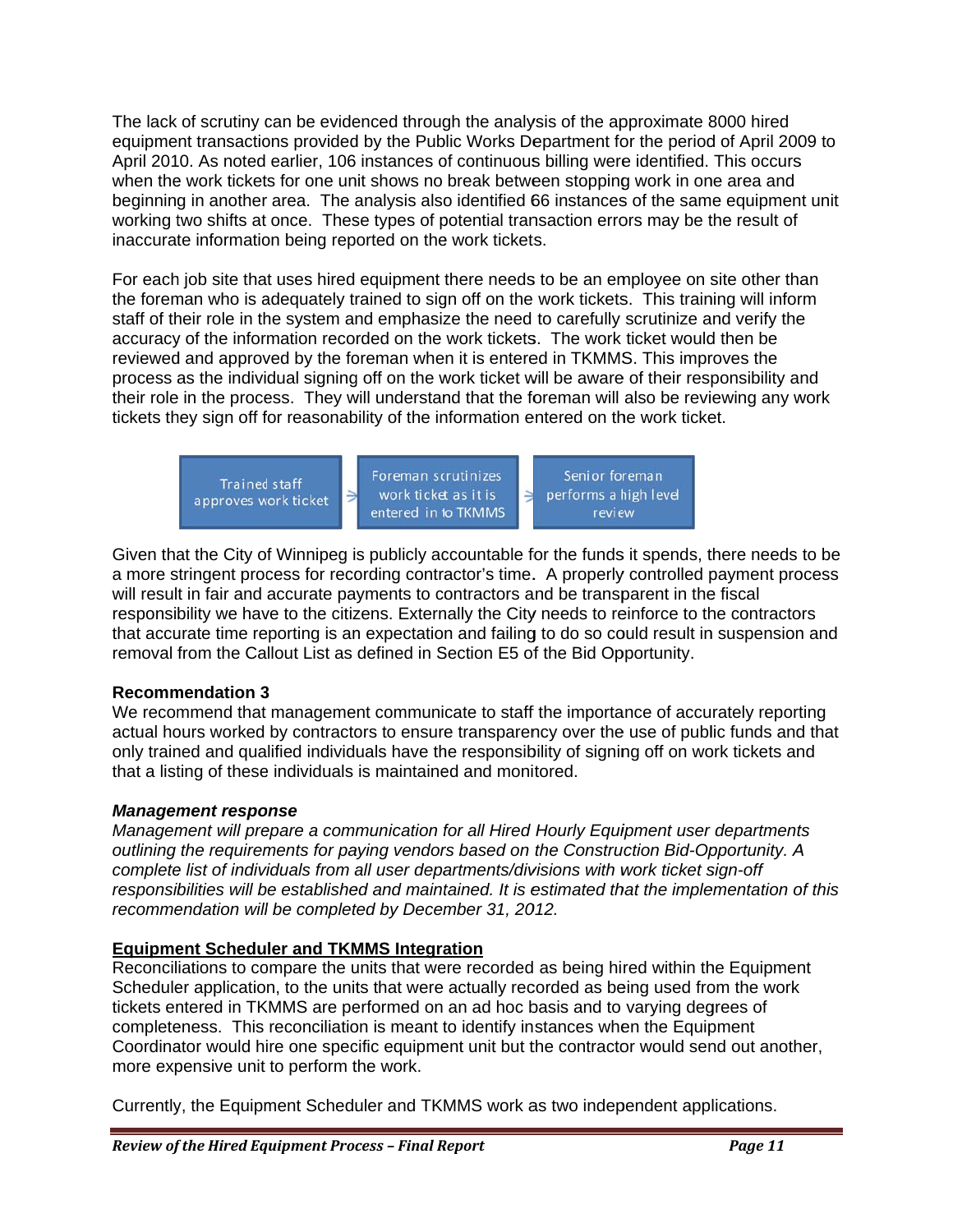Integrating the Equipment Scheduler with TKMMS would identify instances such as, a contractor sending out a more expensive piece of equipment and thereby over charging the City. When an equipment unit is selected in TKMMS by the foreman for payment, if the same equipment unit was not selected as 'hired' in the Equipment Scheduler, the transaction would be flagged for their attention. This would prompt the foreman to investigate and report on the discrepancy. The system could also be programmed to produce analysis reports to identify trends.

The Public Works Department agreed that the integration of the Equipment Scheduler application and TKMMS is possible and would be advantageous. The integration would assist in monitoring the use of hired equipment and ensuring that the process is being carried out in compliance with the Bid Opportunity. However, it was also noted this type of integration would require significant programming and staff resources.

# **Recommendation 4**

We recommend that management investigate the feasibility of integrating the Equipment Scheduler and TKMMS applications.

# *Management response*

*We agree with exploring the feasibility of enhancing the Equipment Scheduler integration with TKMMS. It's recognized that a Central control aspect remains important in implementing fair and equitable hiring processes. This recommendation involves programming, training, current job and process changes and it is estimated that the implementation of this recommendation will be completed by March 31, 2014.* 

# **Review of Payments**

After the work tickets are entered in TKMMS by the foreman, the information is forwarded to the senior foreman for a high level review as noted in the 'Processing of work tickets' section of the Hired Equipment Process. This review encompasses the use of City equipment as well as payments to City employees and hired equipment. However, per our discussions with The Public Works Department it was noted that the review primarily focuses on the operations of City staff.

After the review by the senior foreman, the work tickets are reviewed by the timekeepers in the Public Works Department who verify the accuracy of the information inputted in TKMMS from what is documented on the work tickets. Errors recorded on a work ticket, however, would not be detected during this review.

When the information entered in TKMMS is uploaded into the PeopleSoft Finance Module for processing a time payment report is generated and reviewed by the equipment clerical staff in The Public Works Department. This review only ensures the integrity of the data transfer between the two systems; any errors already in the system would not be detected.

The current process of review appears to lack adequate monitoring at the senior foreman level regarding hired equipment. Presently, it is the responsibility of the foreman to request hired equipment, sign the work ticket and enter the work ticket information in TKMMS to process the payment to the contractors. Consolidating all these steps with one individual results in a lack of segregation of duties and a second higher level of review needs to be in place to monitor the hired equipment system to detect potential errors or fraudulent claims. Regular trend analysis and exception reporting could be performed by the senior foreman, or other management, for the overall monitoring of the hired equipment process.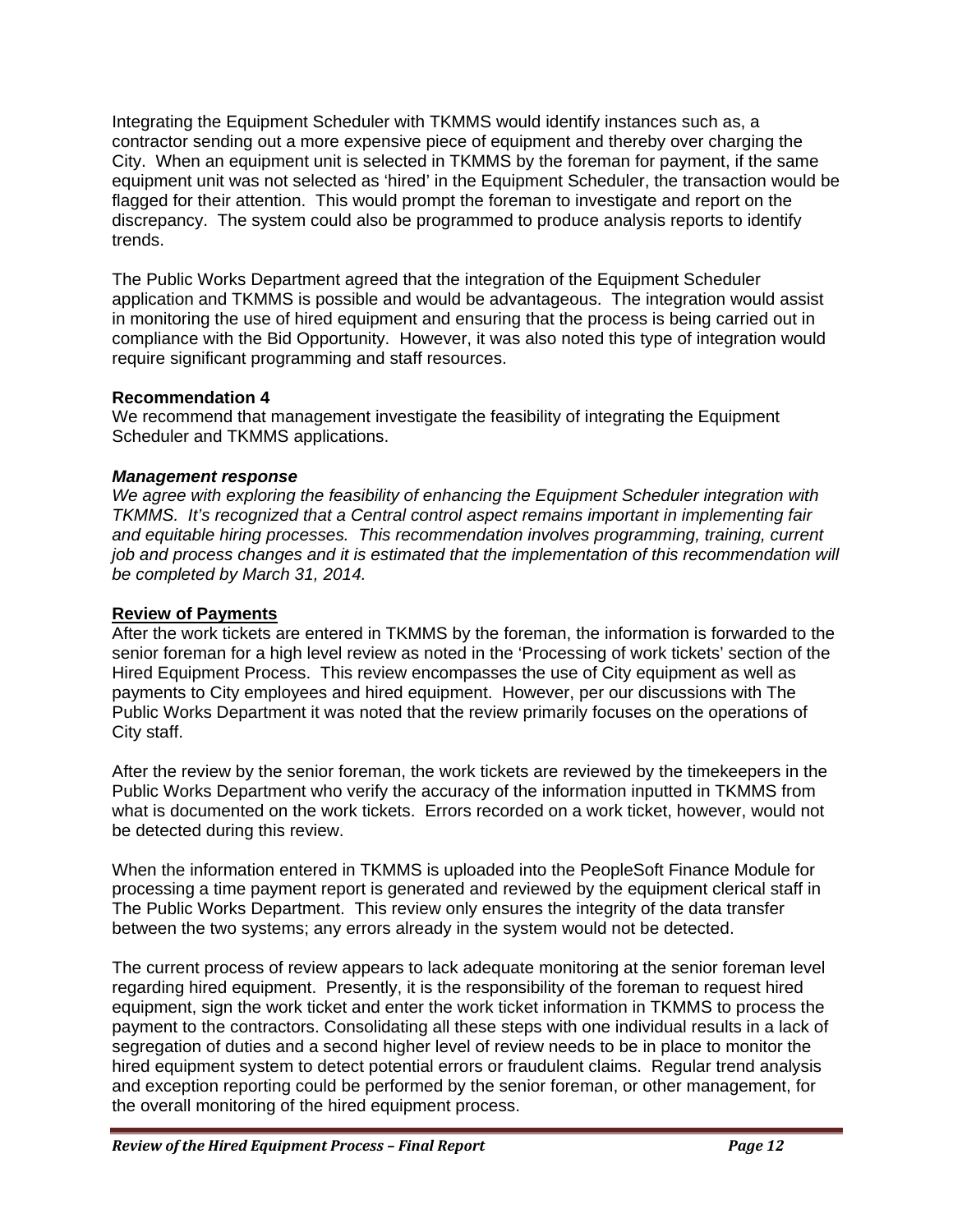### **Recommendation 5**

We recommend that management implement a process where the senior foreman would signoff on a review of the hired equipment summary transactions and include regular trend analysis and exception reporting to detect potential errors or fraudulent work tickets.

### *Management response*

*An equipment report will be developed and approved by the area supervisor based on the payment cycle. This will ensure that the lines of segregation are maintained and analysis detection for anomalies occurs. This will include trend analysis and other tools to ensure accuracy of data. It is estimated that the implementation of this recommendation will be completed by December 31, 2013.* 

# **Documentation**

During our review, we noted areas were improved documentation is required.

# **Documentation of Substitutions and Replacements**

Section E10 of the Bid Opportunity defines specific rules relating to how contractors can perform substitutions and replacements. Due to situations such as equipment breakdowns, some equipment that has been bid will be substituted or replaced by the contractors. Any substitutions must be at least equal in all respects to the equipment for which it is being substituted. Substitutions will be allowed up to a maximum of one week. If in a period of 90 working days the quoted piece of equipment is not available on two separate occasions the unit may be deemed unreliable and may be removed from the Callout List.

If a contractor sells or otherwise disposes of a piece of equipment detailed on the Callout List, they will be allowed to replace that piece of equipment providing the replacement is at least equal in all respects to the equipment it is replacing. Additionally, the piece of equipment being replaced has to have worked a minimum of five working days in the current construction season.

From our review, there appears to be little documentation surrounding substitutions or replacements. There is no evidence or formal procedures in place to ensure that the rules defined in the Bid Opportunity are followed. To ensure that the Bid Opportunity and the Callout List is used as intended and in good faith, substitutions and replacements need to be properly documented and tracked. Ultimately, if contractors do not feel that the process is being conducted with integrity, and in a fair and equitable manner; they may chose not to deal with the City. This would reduce the competitiveness of the bid opportunity and potentially increase the costs for the City.

# **Recommendation 6**

We recommend that formal procedures be created to manage substitutions and replacements as defined in the Bid Opportunity, and that the process is properly documented.

# *Management response*

*Management will review the current practice and prepare a procedure for managing substitutions and replacements to ensure that the proper documentation is in place. It is estimated that the implementation of this recommendation will be completed by March 31, 2013.*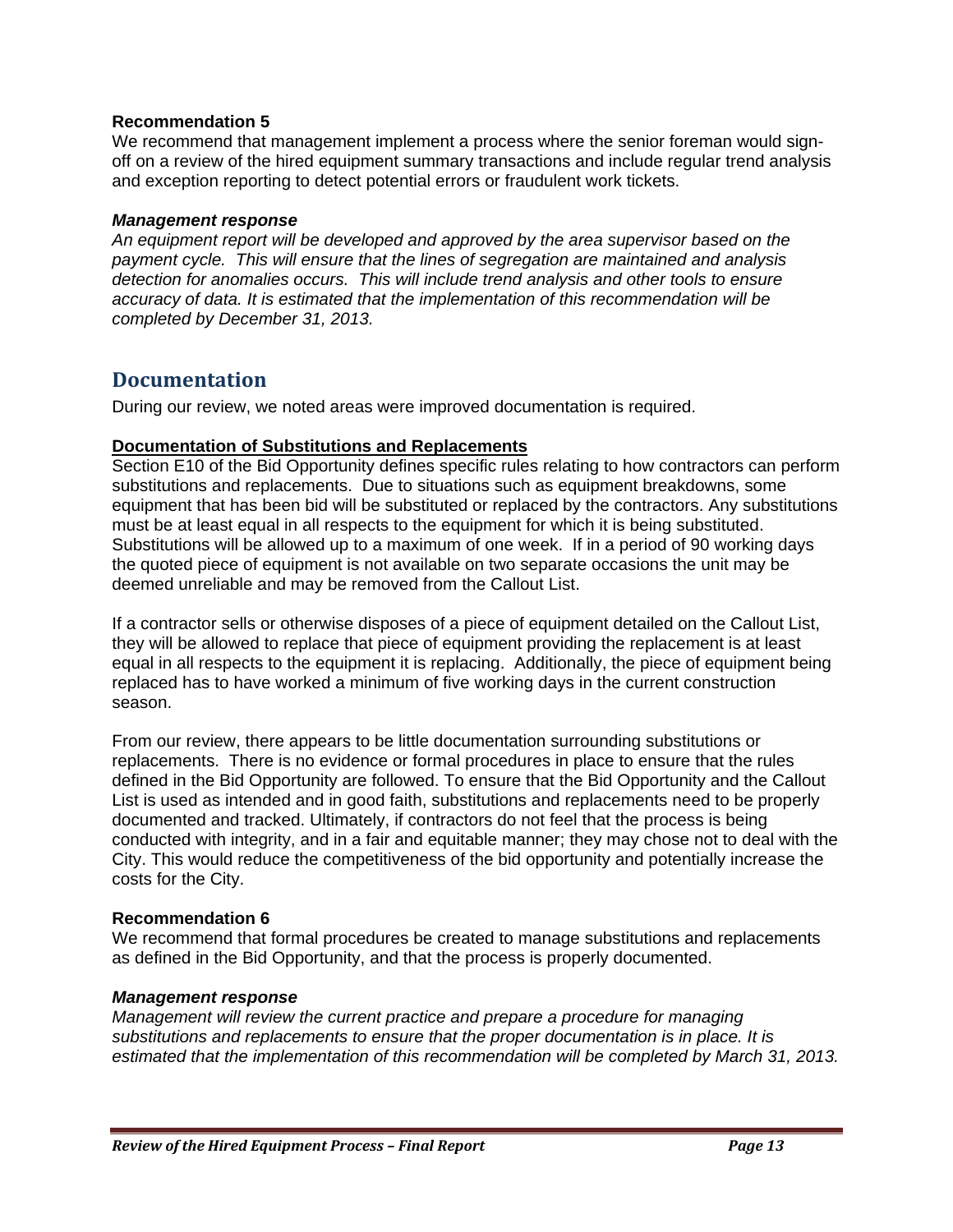# **Documentation of Reviews**

Within the payment process there are three points where information is intended to be reviewed: the senior foreman reviews the summary report of the work tickets, the timekeepers review the work tickets entered in TKMMS, and the equipment clerical staff compares the information uploaded into PeopleSoft to a report from the TKMMS system. There is, however, little documentation or formal tracking of any of these reviews.

We were informed that the review by the senior foreman is often minimal in regards to hired equipment and may not always happen. Additionally, when the review does take place there is no documentation of its occurrence. As we previously recommended, there should be formal documentation and clear guidelines for the senior foreman on what they are responsible to monitor.

The only evidence of the review by the time keepers may be a series of tick marks on the printouts attached to the work tickets. More importantly, it is possible for the upload of the work ticket information in TKMMS to PeopleSoft to occur without any review, as these reviews are not tracked in the system. This creates the potential risk that work tickets could be paid without an adequate review. There should be a record of which time keeper performed the review and when. There should also be some procedure in place to ensure that all work tickets have been reviewed prior to the upload into PeopleSoft.

The review by the equipment clerical staff compares the information uploaded to PeopleSoft to the time payment report from TKMMS. The only evidence of this review may be a series of tick marks on the report printout. At a minimum it should be initialed by the reviewer and dated. Again, the payment could potentially proceed without this review taking place.

# **Recommendation 7**

We recommend that management improve documentation of the reviews and to create a procedure to ensure that all reviews take place prior to a transaction being processed for payment.

# *Management response*

*Management will conduct a thorough review of user department procedures and will develop a procedure to ensure that a final review takes place prior to a transaction being processed for payment by the Senior Foreman for Streets Maintenance Division, and the appropriate supervisory levels for other user departments and divisions. It is estimated that the implementation of this recommendation will be completed by December 31, 2012.*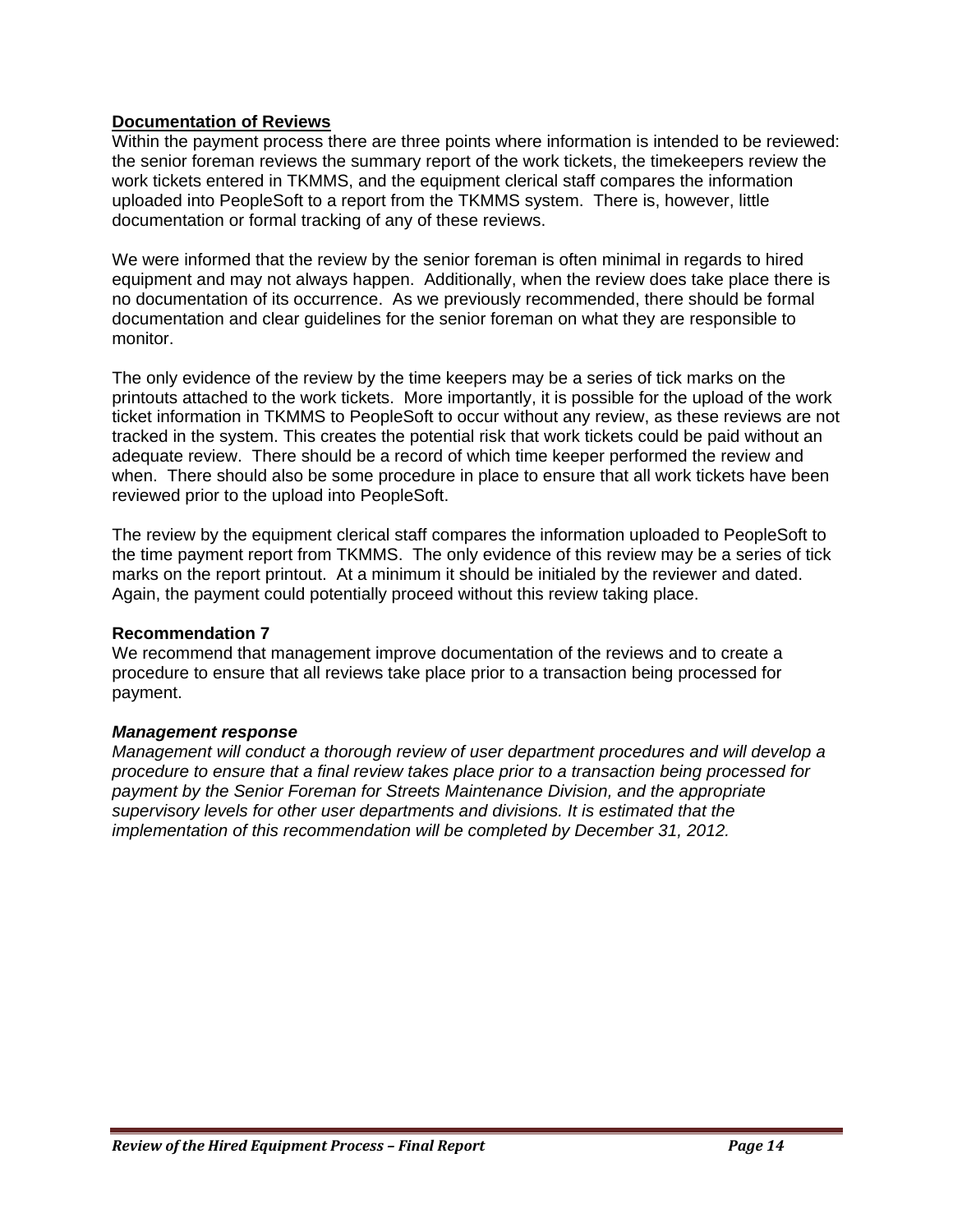# **Other Opportunities**

Through our review we noted clauses within the contract that should be reviewed and identified a potential issue with succession planning.

# **Contract Legacy Items**

As a result of our review of the Bid Opportunity, we found two items that we believe should be reviewed to determine whether they should be included in future bid opportunities.

# 1. Overtime premium

An overtime premium of \$11.25 per hour is paid to contractors for any equipment working from 1900 hours on Friday to 1900 hours on Sunday and from 0000 to 2400 on holidays. Through discussion with the Public Works Department staff it was determined that the overtime premium clause has remained in the Bid Opportunity but has not received any review to determine if it is still applicable in today's marketplace. The rationale the Public Works Department identified for maintaining the clause was that there are legitimate additional staffing costs for the contractors on the weekends and holidays. If this premium is not provided, the rental rates bid by contractors may increase to compensate for the overtime. Additionally, it could also be more difficult to hire equipment for the weekends and holidays.

In regards to the contractors incurring incremental costs for the provision of equipment on Statutory (or Public) Holidays, we agree that the payment of an overtime premium is considered to be an acceptable practice. However, we believe the requirement to pay an overtime premium for the provision of equipment on a Saturday or Sunday warrants further analysis.

The current wording of the Bid Opportunity requires the City to pay overtime premiums to contractors for the use of their equipment on Saturdays and Sundays whether or not the equipment was used in the days preceding. There is no requirement for hired equipment to work a maximum amount of hours before an overtime premium is paid.

Traditionally, and as defined in the CUPE agreement, an overtime premium is provided to *individuals* that have worked a maximum amount of hours within a given period or on a public holiday. With regards to hired equipment, the City is contracting and paying for the use of the equipment and not for the individual operators. Payment is made to the contractor who is responsible for providing an operator, and any single piece of equipment could have been staffed by several different qualified operators in a given time period.

Further, we note that staff and equipment from the Water and Waste Department operate seven days a week. Working on the weekend is considered to be part of their regular work schedule. An overtime premium would normally only be applied for time worked on Saturdays and Sundays if these days were the *employee's* regular days off and they exceeded the weekly maximum hours of work. In the event the City requires the use of hired equipment on a Saturday or Sunday, it would appear inconsistent to pay an overtime premium for the hired equipment.

Ultimately, the City is contracting with external vendors for the provision of additional equipment to supplement existing assets. Hired equipment is not governed by any Provincial or Federal labour laws and as such is not bound to a traditional regular work week. Every contractor is free to accept or deny work during any day of the week, be that a Wednesday or a Sunday. For the City to be obligated to pay an overtime premium for the use of hired equipment, simply due to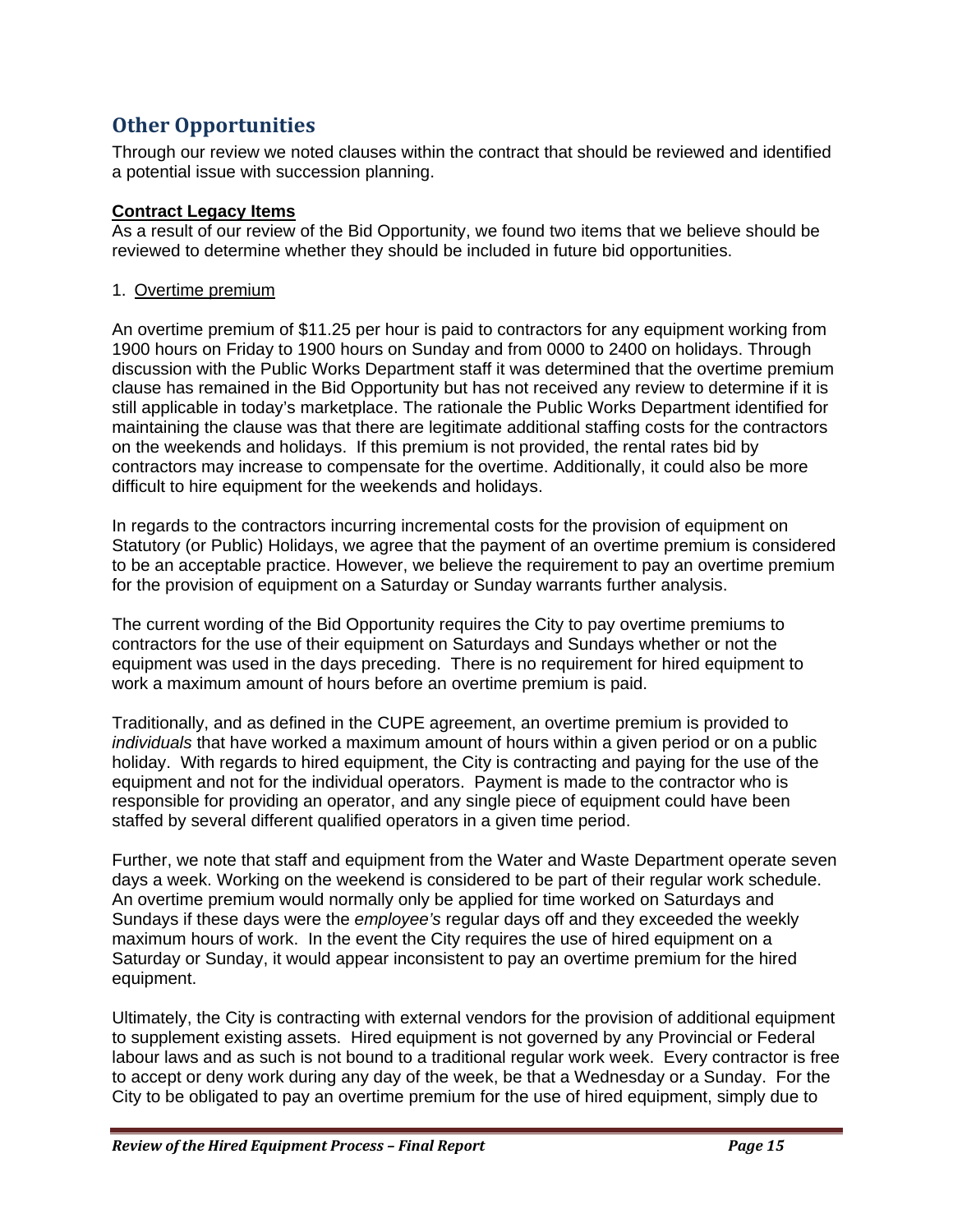the day of the week, does not appear consistent with other City practices and may not provide the best value to the City.

# 2. Age slotting advantage

Within the Bid Opportunity there is an age adjustment for specific classes of equipment. It should be noted that this excludes dump trucks, a significant portion of the hired equipment. What this does is allows for newer equipment to be placed higher on the Callout List. For example, if a contractor bids a piece of equipment that is less than five years old, its position on

the Callout List is based by giving a 25% slotting price per hour advantage. The percent price advantage decreases as the equipment age increases as illustrated in the chart. The Public Works Department noted that age has an effect on the efficiency and reliability of certain classes of equipment but was unable to provide any support for this assumption or to

| Age of Equipment          | % Price Advantage |  |  |
|---------------------------|-------------------|--|--|
| < 5 years old             | 25%               |  |  |
| $<$ 10 & $>$ 5 years old  | 20%               |  |  |
| $<$ 15 & >10 years old    | 15%               |  |  |
| $<$ 20 & $>$ 15 years old | 10%               |  |  |
| >20 years old             | No adjustment     |  |  |

explain how the advantage percentage is determined. From the City's perspective, it does not matter how old the equipment is as long as it is able to perform the required task. Specifications are in place within the Bid Opportunity to ensure that hired equipment is deemed reliable and that the equipment is in good working order to perform the required tasks.

Utilizing this methodology creates a scenario where the City will pay a premium for newer equipment, potentially resulting in higher costs. For example, two pieces of equipment within the same class could result in the following ranking.

| Equipment Year | Bid     | <b>Slotting Price</b> | Advantage | <b>Callout List Rank</b> |
|----------------|---------|-----------------------|-----------|--------------------------|
| 2007           | \$40.00 | \$30.00               | 25%       |                          |
| 2000           | \$37.00 | \$31.45               | 15%       |                          |

On the final Callout List, the 2007 piece of equipment will be called first, ahead of the equally functional cheaper older equipment, and paid the higher \$40/hour rate.

When reviewing the 2010 Manitoba Heavy Construction Rental Rate Guide, they place equipment into three categories – current (2005-2010), non-current (a model that is no longer current, but is commonly found on sites), and previous (older equipment that is generally past its prime and, in most cases, no longer used for high production work). This guide prescribes the rate to be paid and is not based on contractors submitting bids, but will result in a tier of rates dependent upon the type and age of equipment.

Overall, it appeared that the overtime and age slotting advantage items have continued from year to year and it would be beneficial to reevaluate these items against current industry practices and the City's experience with hired equipment to determine how best to maximize the value to the City.

# **Recommendation 8**

We recommend that management review the necessity for including the overtime premium and age adjustment conditions in the Bid Opportunity with respect to obtaining the best value for the City.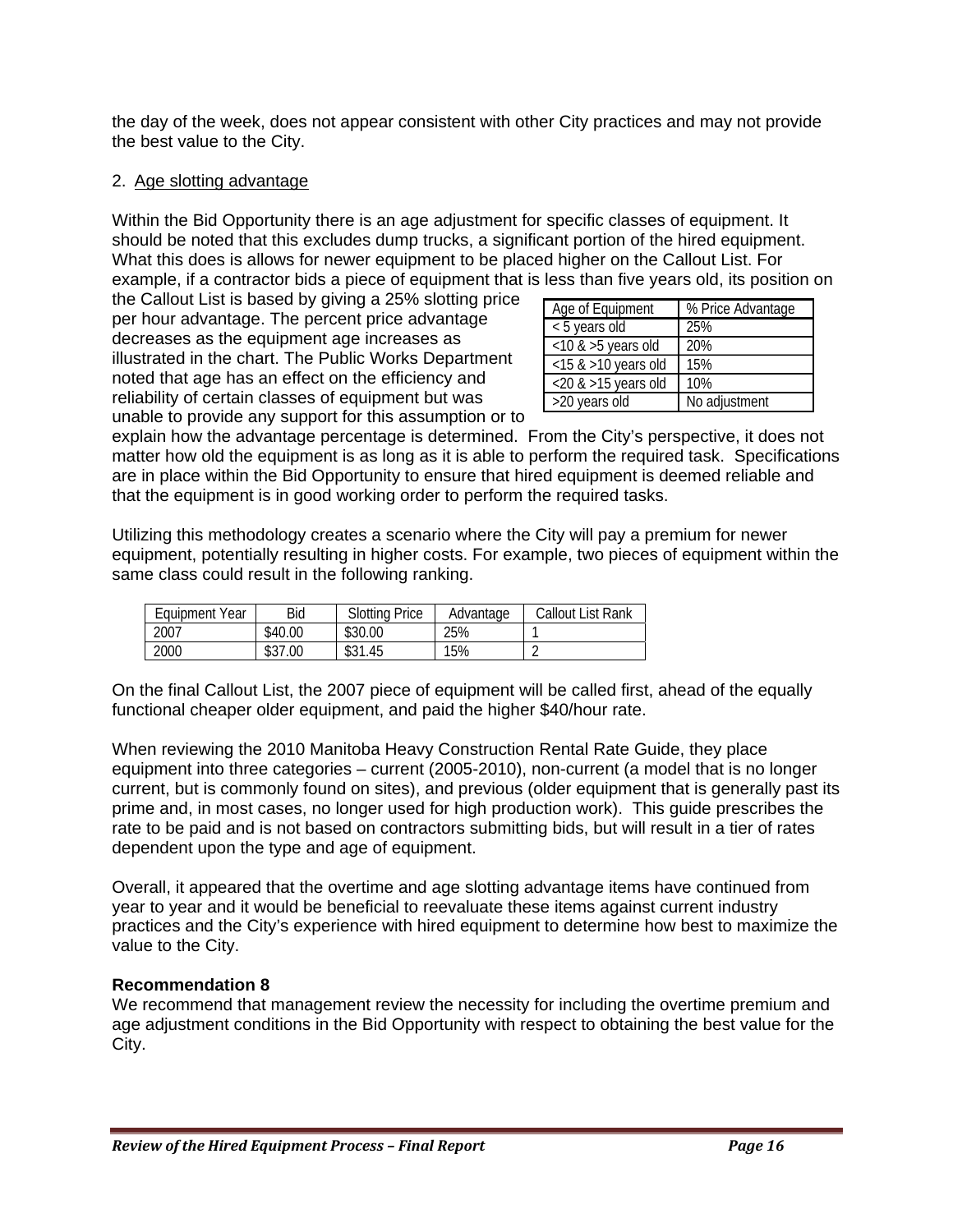# *Management response*

*The Contract Administrator will conduct a thorough review of the overtime premium and age adjustment conditions in the Construction Bid Opportunity. It is estimated that the implementation of this recommendation will be completed by March 31, 2013.* 

### **Succession Planning**

When meeting with individuals who use the Hired Equipment process managed by the Public Works Department, they all commented on the high level of service provided to them by the Equipment Coordinator. The Equipment Coordinator is involved in the annual review of the Bid Opportunity which has enabled him to have a complete understanding of all aspects of the Hired Equipment process. Over time the Equipment Coordinator has also developed a wealth of knowledge regarding specific contractors, so when he receives multiple requests for a specific type of equipment (e.g. backhoe) he assigns contractors to jobs where they have demonstrated expertise, while still abiding by the Callout List provisions. He has also made it normal practice to be available outside of normal business hours, often fielding requests for equipment in the evenings and on weekends.

This extent of reliance on the Equipment Coordinator requires the development of a succession plan. While the knowledge of contractors could be documented, the requirement to respond to requests after hours, including evenings, weekends and on holidays may require additional resources or an automated process. A succession plan should be developed to ensure the Hired Equipment process can operate as efficiently and effectively in the future.

As part of the development of a succession plan, alternate methods need to be identified to reduce the reliance on the Equipment Coordinator through automation. For example, the Equipment Scheduler could be modified to provide access for the foremen to hire equipment and maintain sufficient documentation to meet the requirements of the bid opportunity. Additionally, expanded access could result in increased efficiency of the process.

# **Recommendation 9**

We recommend that management create a succession plan for the Equipment Coordinator position and consider the potential to automate certain functions of this position to reduce the reliance on this position.

### *Management response*

*The Contract Administrator is hiring an Equipment Coordinator trainee in June 2012 to job shadow with the current Equipment Coordinator, and a review of options for maximizing the Equipment Scheduler and Editor systems will be undertaken, including exploring other automation options such as hired equipment bar-coding systems. It is estimated that the implementation of this recommendation will be completed by September 30, 2013.*